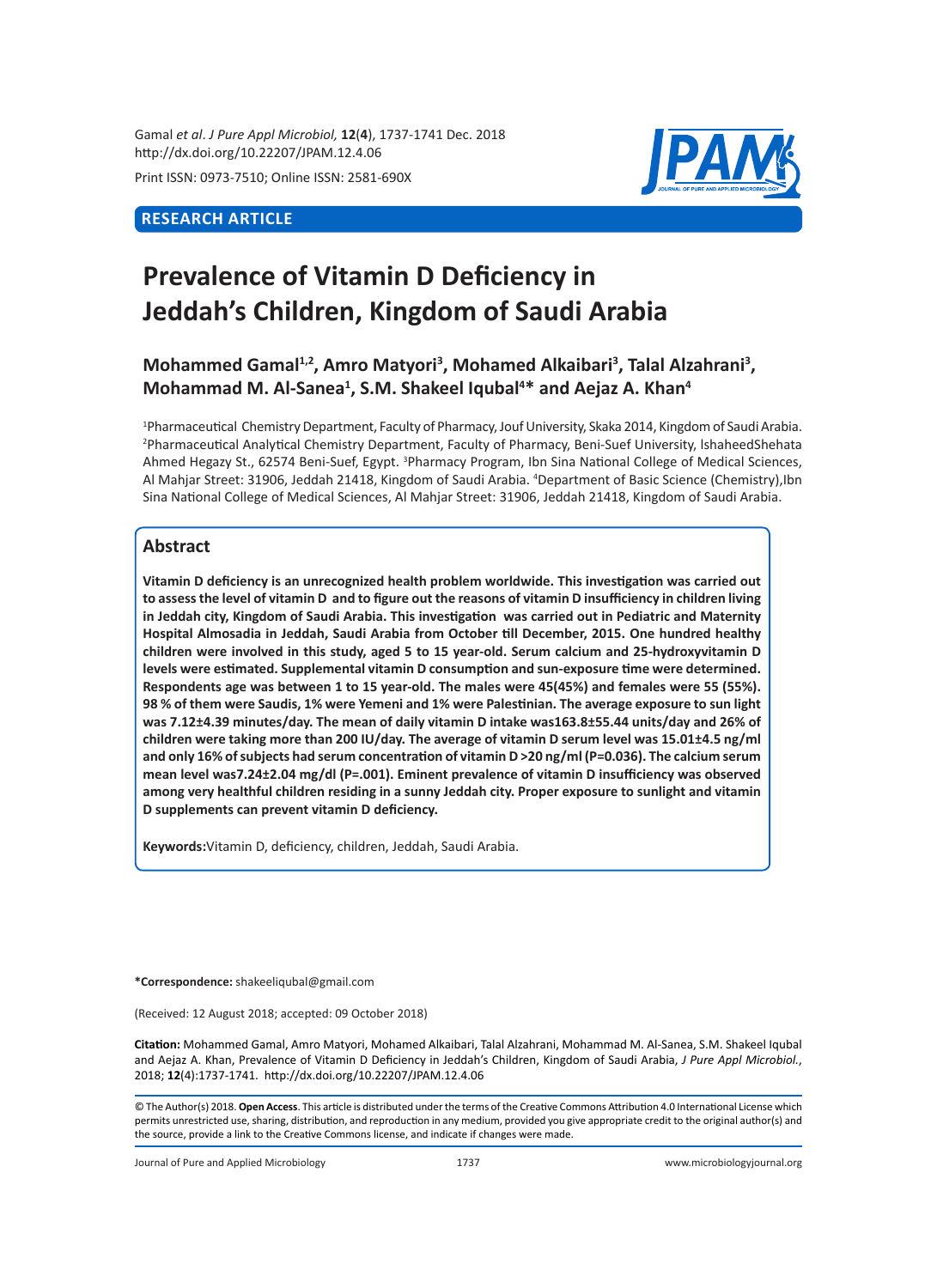#### **INTRODUCTION**

Vitamin D is an important hormone which is necessary for calcium absorption from gastrointestinal system. Low levels of vitamin D is associated with bones diseases.<sup>1</sup>Several studies stated that vitamin D deficiency could be a causative for many diseases; for example, diabetes mellitus, heart diseases, cancer, neuromuscular problems and multiple sclerosis.<sup>2</sup>

Vitamin D deficiency affects around 50% around the world and it can affect all ages or ethnic groups. The important reason of vitamin D deficiency is reduced sunlight exposure which is required to produce vitamin D by ultraviolet-B in the skin. Black people can absorb high amount of ultraviolet-B more than white people, so they need more exposure to the sun to produce enough amount of vitamin D.<sup>3</sup> People with fat malabsorption and bariatric patients are barely consume fat-soluble vitamin D, and also people suffering from kidney related problem lose 25-hydroxy vitamin D, attached to the vitamin D binding protein through urine excretion. Moreover; some drugs can cause vitamin D deficiency including anticonvulsants and medication for treatment of HIV.<sup>3</sup> In 2011, Institute of medicine committee, $4$  in an agreement with Pediatric Endocrine Society,<sup>5</sup> stated that the normal serum level of 25-hydroxy vitamin D is at least 50 nmol/L in children.

Vitamin D is synthesized from skin exposure to the sun light.<sup>3</sup> Moreover, there are some sources of vitamin D in our dietary nutrition including egg yolk, fatty fish, dairy products and beef liver.<sup>4</sup>

The American Academy of Pediatrics recommends that the dose of all infant and adult eligible for the age of fifty years is 200IU/day and adult from 51-71 years needs 400-600IU/day.<sup>5</sup> In November, 2008 the AAP doubled the approved dose of vitamin D for infant from 200IU - 400IU/  $d$ av. $1$ 

In 2010, there was a cross-sectional study conducted on 510 children aged 4-15 year-old in pediatric clinic at Jeddah Clinic Hospital-Kandrah, KSA.

The objective of our investigation was to measure the levels of vitamin D in children living in Jeddah city near to Holy place Makkah. Moreover; to study most important vitamin D sources. The result was that seventy children had normal vitamin D levels (13.72%), three hundred (58.82%) had a deficiency and 140 (27.45%) had very low level of vitamin D. There was a relation between vitamin D deficiency and bone aches. In addition, Sun exposure and dietary intake had an impact on vitamin D measure in examined children.<sup>1</sup>

Studying vitamin D deficiency is of great interest for medical researchers because of life modernization in gulf region in the last seventy years, Prevalence and awareness about vitamin D deficiency in Jeddah's women was studied <sup>6</sup> in 2017 and there was a little awareness about the risks of vitamin D insufficiency, as most of Jeddah's women didn't regularly check their vitamin D value at all.

Purpose of this investigation is to measure the prevalence of vitamin D insufficiency in children residing in Jeddah, Kingdom of Saudi Arabia and to figure out the main reasons of its deficiency.

#### **MATERIAL AND METHODS**

This investigation was carried out in Pediatric and Maternity Hospital Al Mosadia in Jeddah, Kingdom of Saudi Arabia from the month of October 2015 till December 2015. An authorized permission was approved by the department of research at the hospital and consent was approved by parents of the children. One hundred healthy children were involved in this study, aged 5 to 15 year-old. Serum calcium, alkaline phosphate, phosphorus and 25-hydroxyvitamin D levels were measured. Many parameters like supplemental vitamin D absorption, sun light exposure period & the % (percentage) of the body surface area (BSA) exposed to the sun light were determined. A questionnaire was filled by parents that including daily meals frequency, type of food and daily exposure of child to the sun (minutes per day). The body surface area that is exposed to the sun light was determined by asking about the clothes worn at daytime. Neck and face 3%, hands surface 2.5%, arms and forearms 4%, feet and calves (2.5% &6%) were determined. The body surface area was measured using Mosteller formula: ${}^{1}$ BSA (m<sup>2</sup>) = {[height (cm) ×weight (kg)]/3600}½. The calculated % of the body surface area exposed multiplied by the result of a well known standard formula, the BSA was converted to  $\text{cm}^2$  from  $\text{m}^2$ .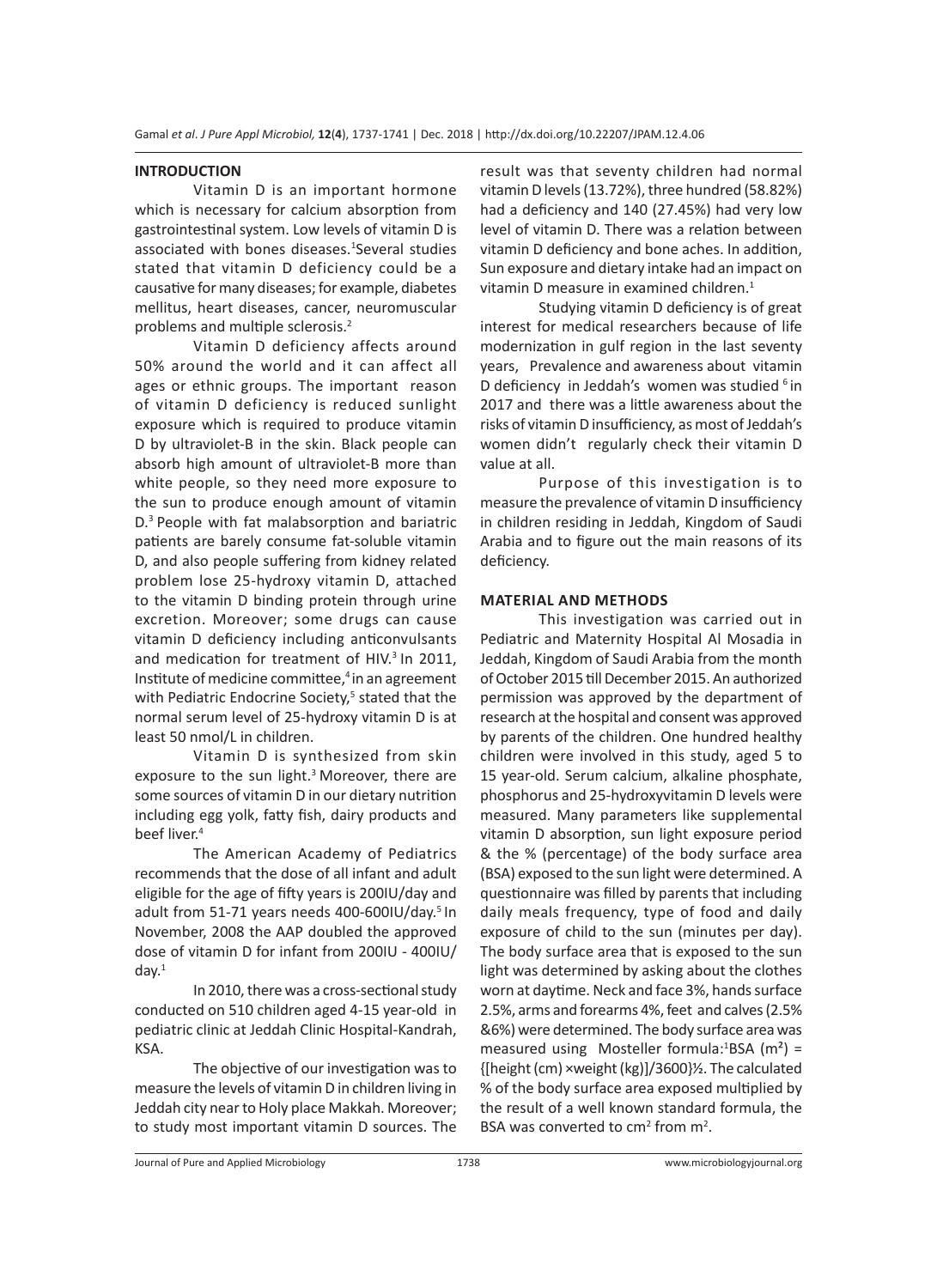Levels of vitamin D <20 ng/mL and <7ng/ mL were supposed to be related and serious insufficiency.<sup>1</sup>

The collected samples were consisting of 4ml of blood in test tube and 2ml serum stored at 2 to 8°C. 25-hydroxy vitamin D was measured by using Diasorin's chemiluminescent immunoassay liaison. Serum calcium, phosphorus and alkaline phosphate were estimated using Olympus AU 400 chemistry autoanalyzer, serum calcium by photometric color (Arsenazo method) test, serum inorganicphosphorus by photometric Ultraviolet test (phosphomolybdate method) & serum alkaline phosphate by kinetic colorimetrictest (*p*-nitrophenyl phosphate in amino methyl propanol buffer solution).

## **Statistical Analysis**

The collected data was estimated by using the Statistical Package for Social Science (SPSS)and MS Excel applications.

### **RESULTS AND DISCUSSION**

A cross- sectional study was conducted on one hundred healthy children attended to the Pediatric and Maternity Hospital Al Mosadia in Jeddah, Saudi Arabia from October till December, 2015. Their ages were between 1 to 15 year-old. The number of males were 45(45%) while number of females were 55(55%). Nearly about 98% of them were Saudis, 1% were Yemeni and 1% were Palestinian. The demographic data of the results represented in (Fig. 1). When parents were asked about sources of healthy vitamin D enriched diet, We found that 53% of parents did not know the sources of vitamin D (Fig. 2). For their children to their body mass average was 27.8 ±13.31kg,

average height was 50.5±23.27cm. The average of exposure to sun light was 7.12±4.39 minutes/ day, (Table 1). The mean of daily vitamin D intake was 163.8±55.44 units/day and 26% of children were taking more than 200 IU/day, (Table 2). The daily average of milk cups that children were taking was  $1.5 \pm 1.10 \text{ cups/day}$ , and the mean of monthly intake of fish meals was 4.9±2.32 fish meal/month. The average of vitamin D serum level was 15.01±4.5 ng/ml and only 16% of subjects had serum concentration of vitamin D >20 ng/ml. The calcium serum mean level was 7.24±2.04 mg/dl.

The percentage of vitamin D insufficiency in the cases of our study was 86%, which is higher than that reported by Mansour and Alhadidi in Jeddah and lesser than the 87% prevalence estimate recorded by Mc Gillivary *et al*. <sup>7</sup>in East African immigrant residing in Melbourne. Serious vitamin D insufficiency (<7ng/ml) was reported in 1% of our cases, that is lower than that mentioned by Gordon *et al*. 8

It is an inquiry point in this investigation that the unanticipated broad number of healthful children has vitamin D insufficiency (86%) despite Jeddah which is a sunny city. Many studies worldwide reporting increase in vitamin D deficiency in children together with those in equatorial regions. The prevalence of vitamin D insufficiency has been recorded to range from 15 to 80%.<sup>1</sup> Children in school-aged and adolescent have the major percentage of vitamin D deficiency, reflecting life-style changes.<sup>1</sup>

Low level of vitamin D in infant is liable to the poor food intake and deficient exposure to sun light. Majority food items lack vitamin D source except fish oil, eggs and a few species of fish and





Do you know the sources of vitamin D



**Fig. 2.** Responses to question about knowing vitamin D sources.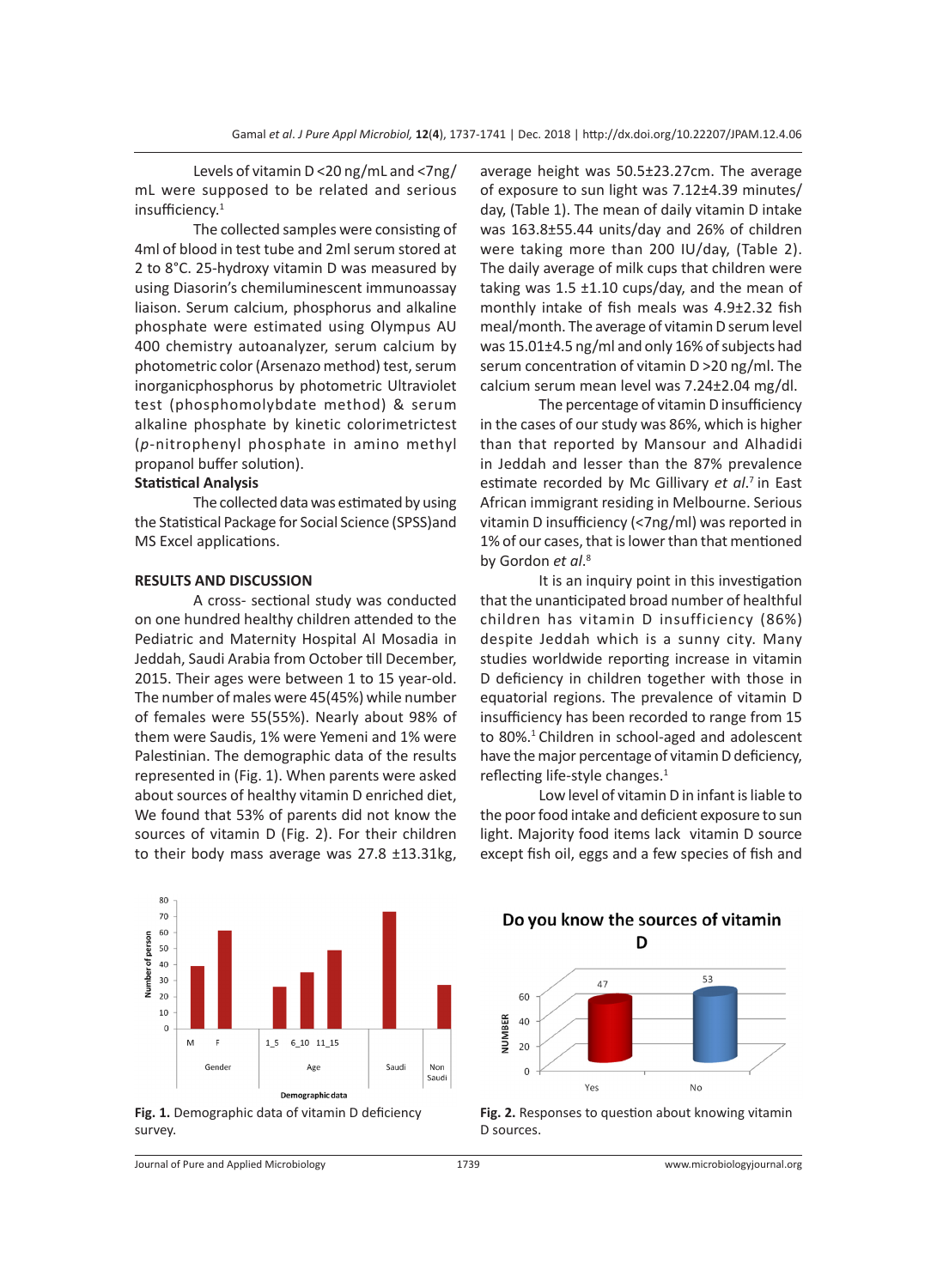marine food. Hence, it is not liable that children in Jeddah will get adequate vitamin D from food sources alone. $1$ 

In this study, the average vitamin D level was 15.01± 4.5 ng/ml which is higher than previous study that was conducted in Jeddah, $<sup>1</sup>$ </sup> 2010. Vitamin D insufficiency is described as a level <20 ng/ml as recommended by the thirteenth Workshop Consensus for Vitamin D Nutritional Guidelines held in British Columbia, Canada (April 2007).

The children age for this study ranged between 1 and 15 years. We noticed an essential increase in risk of vitamin D insufficiency with older age as some reports showing that absorption of vitamin D reduces with growing age. $1$  However,

McGillivary found increased vitamin D insufficiency in youthful age group, but that study was done on children up to 5 years of age. $<sup>7</sup>$ </sup>

There was a direct relation between vitamin D levels and time of sun exposure, body surface area exposed to sun rays and day to day intake of vitamin D (Table 1). However, one more investigation reveals that serum vitamin D level was not relevant to the evaluated vitamin D intake. An average time of sun light exposure was 7.12 min/day which indicate absence of sun light is an important factor of vitamin D deficiency because a lot of children tend to spend most of their time inside homes to do homework, play games and watch television. The same finding was reported by Mansour and Alhadidi in Jeddah city. $1$ 

**Table 1.** Correlation between Exposure to sun and Concentration of vitamin D

| Correlations               |                 | Exposure<br>to sun   | Concentration<br>of Vitamin D |
|----------------------------|-----------------|----------------------|-------------------------------|
| Exposure to sun            | Correlation     |                      |                               |
|                            | Coefficient     | 1.000                | $-.210*$                      |
|                            | Sig. (2-tailed) | $\ddot{\phantom{a}}$ | .036                          |
|                            | N               | 100                  | 100                           |
| Concentration of Vitamin D | Correlation     |                      |                               |
|                            | Coefficient     | $-.210"$             | 1.000                         |
|                            | Sig. (2-tailed) | .036                 | ٠                             |
|                            | N               | 100                  | 100                           |
|                            |                 |                      |                               |

\* Correlation is significant at the 0.05 level (2-tailed), Correlation is significant because the p-value is ≤ 0.05. that indicates a relationship between exposure to sunlight and concentration of vitamin D

Sun exposure is an important factor of vitamin D levels, which is in accordance with supplementary researches and the reality is that the main origin of vitamin D is exposure to sun. In our cases the average span of sun light exposure was lesser than that recorded in various other investigations.

In our investigation, we found about 14% of our children had hypocalcaemia which is higher than other studies reported by Mansour and Alhadidi (Table 2). We noted a positive relation between low serum calcium and vitamin D deficiency, also we found direct correlation between vitamin D deficiency and achy bones.<sup>1</sup>

We observed that 75% of cases are taking less than 200 IU vitamin D daily. These indicate the demand to impart children with additives and diet abundant in vitamin D. In USA, the incidence of vitamin D insufficiency was 14%, about 50 to 60% of infant obtain the endorsed USDA intake of 200 IU of vitamin D regularly via diet and/or supplements. There is a proof that the endorsed daily intake of vitamin D needs to be increased to reach a minimal serum of vitamin D level of 20 ng/ ml.

The limitations in our study were limited number of children participated and absence of measurement of fat mass with BMI.

Journal of Pure and Applied Microbiology